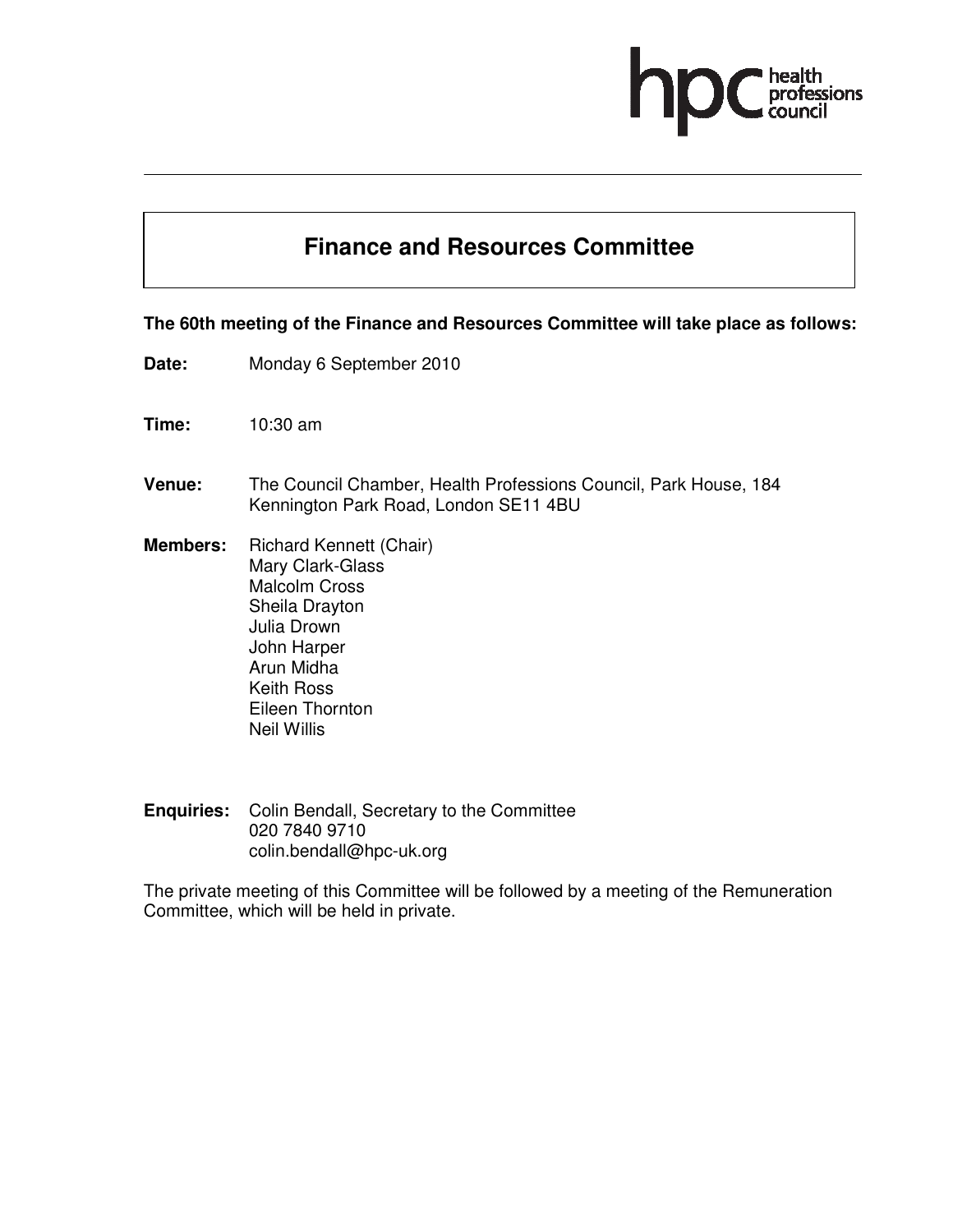|                 | Part 1 – Public Agenda                                                                                                                                                                                                                                     |                          |
|-----------------|------------------------------------------------------------------------------------------------------------------------------------------------------------------------------------------------------------------------------------------------------------|--------------------------|
| $\mathbf{1}$    | Apologies for absence                                                                                                                                                                                                                                      | verbal                   |
| 2               | Approval of agenda                                                                                                                                                                                                                                         | verbal                   |
| 3               | <b>Declaration of members' interests</b>                                                                                                                                                                                                                   | verbal                   |
| 4               | Minutes of the Finance and Resources Committee meeting of<br>29 July 2010<br>Colin Bendall - Secretary to the Committee                                                                                                                                    | enclosure 1<br>FRC 77/10 |
| 5               | <b>Matters arising</b><br>Colin Bendall – Secretary to the Committee                                                                                                                                                                                       | enclosure 2<br>FRC 78/10 |
| 6               | <b>Finance report</b><br>Gary Butler - Director of Finance                                                                                                                                                                                                 | enclosure 3<br>FRC 79/10 |
| $\overline{7}$  | <b>Human Resources report</b><br>Teresa Haskins - Director of Human Resources                                                                                                                                                                              | enclosure 4<br>FRC 80/10 |
| 8               | <b>Partner Manager report</b><br>Kathryn Neuschafer - Partner Manager                                                                                                                                                                                      | enclosure 5<br>FRC 81/10 |
| 9               | <b>Information Technology report</b><br>Guy Gaskins - Director of Information Technology                                                                                                                                                                   | enclosure 6<br>FRC 82/10 |
| 10              | <b>Operations report</b><br>Greg Ross-Sampson - Director of Operations                                                                                                                                                                                     | enclosure 7<br>FRC 83/10 |
|                 | Items for discussion/approval<br>None                                                                                                                                                                                                                      |                          |
| 11              | Any other business<br>Previously notified and agreed by the Chair                                                                                                                                                                                          |                          |
| 12 <sub>2</sub> | Date & time of next meeting:<br>10.30 am Monday 22 November 2010                                                                                                                                                                                           |                          |
|                 | Subsequent meetings at 10.30 am:<br>Thursday 27 January 2011<br>Thursday 3 March 2011 (Remuneration Committee only)<br>Thursday 17 March 2011<br>Thursday 28 April 2011<br>Tuesday 21 June 2011<br>Wednesday 7 September 2011<br>Thursday 24 November 2011 |                          |